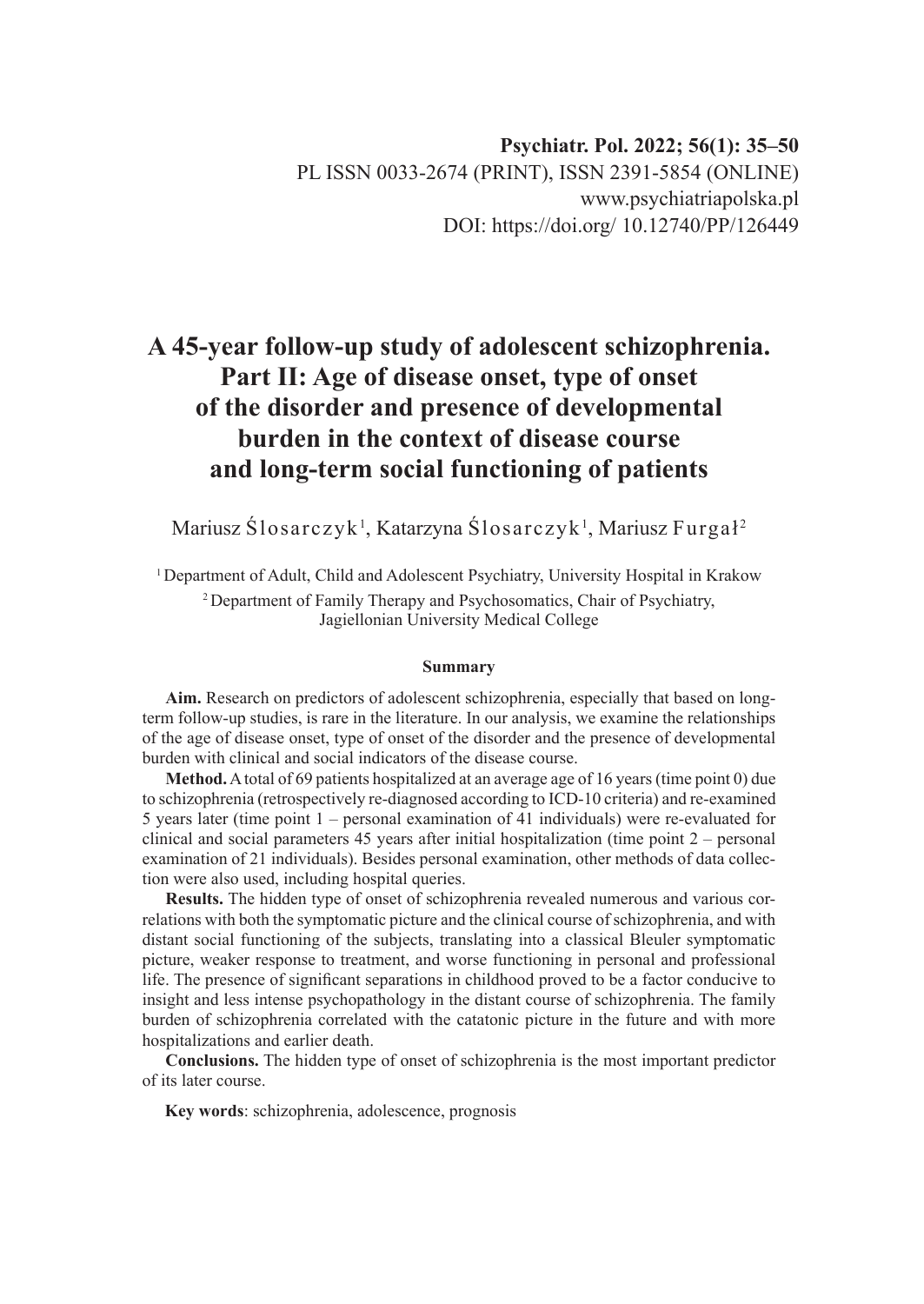#### **Introduction**

Notes outlining the general theoretical context of the research project are included in the introduction to Part I of the cycle [1]. Part II of our follow-up study deals with the predictive value of the age of disease onset, type of onset of the disorder and some developmental burdens (organic, hereditary, separation trauma, and school difficulties). Both the age of onset and the type of onset (acute vs. hidden) are predictors that are often discussed in the literature; however, their position is somewhat different. The earlier age of disease onset has traditionally been associated with worse clinical and social prognosis [2, 3], with VEOS being given a distinguished position as the form with a particularly unfavourable prognosis [4, 5]. However, more recent research results often challenge the negative predictive value of earlier onset of schizophrenia [6], and even suggest that a younger age at disease onset may be associated with better prognosis [7], even when considering the VEOS subpopulation [8]. This situation reflects very well the heterogeneity of the phenomenon of schizophrenia.

On the contrary, the unfavourable prognostic value of the hidden onset of the disease is not generally questioned, and it even seems to be more important in the case of EOS and VEOS than in the case of schizophrenia with onset in adulthood [2, 4, 9]. The organic background of schizophrenia has remained a widely discussed topic for about 30 years, but the links between brain damage and the image of schizophrenia and its distant prognosis remain undefined. In attempts to define this predictor, recently, measurements of grey matter thickness in various cortex regions are often used; however, the follow-up periods considered in such studies are often very short [10].

Learning difficulties during adolescence are nowadays perceived as a developmental marker of schizophrenia [11] but there is no clear data on their prognostic value. Nowadays, analyses devoted to specific cognitive functions, such as perception, memory, attention, or executive functions are more frequent in the literature [12]. The predictive significance of hereditary genetic burden for the course of schizophrenia is questionable [13], also due to several methodological difficulties in its examination [14]. However, some studies have shown clinically and socially unfavourable correlations of this predictor [15, 16]. Traumatic experiences in the premorbid period as well as in earlier development were traditionally associated with the more severe onset of the disease, combined with the predominance of positive symptoms and better prognosis, i.e., features corresponding to type I schizophrenia according to Crow [17]. The etiopathological significance of such experiences is often emphasized in psychodynamic concepts [18] but the predictive role of episodes of early separation in relation to the course of the disease has not yet been empirically confirmed.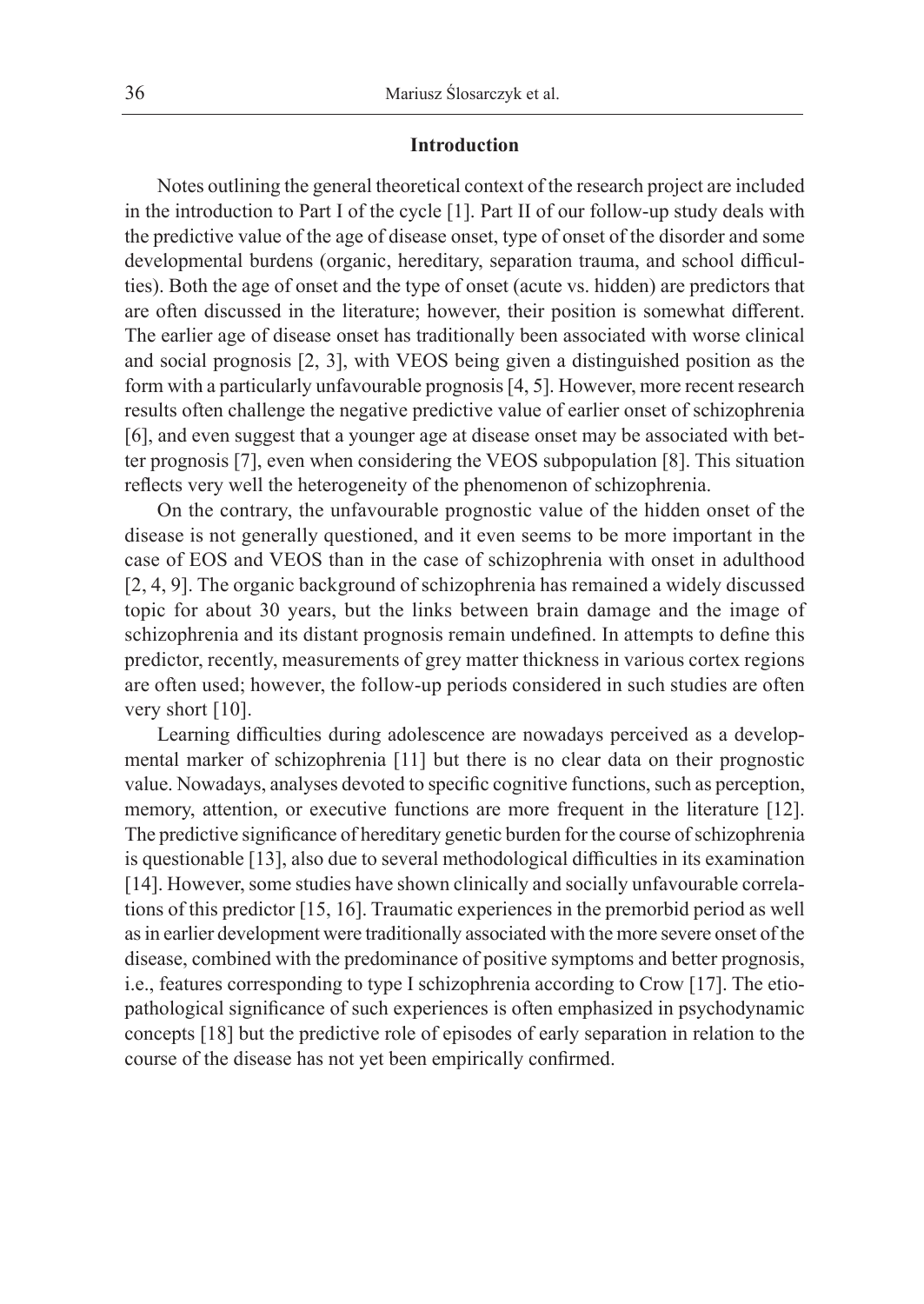#### **Material and method**

The general methodology of the research project and the scenario of the study at individual points of the assessment are described in the chapter devoted to the methodology contained in Part I of our cycle [1]. Here, we will only point out that the starting group examined at time point 0 consisted of 69 people who were first hospitalized psychiatrically due to adolescent schizophrenia. Forty-one persons from this group were personally examined 5 years later (time point 1) and 21 persons another 40 years later (time point 2). In each of the time points, a similar examination pattern was attempted. In addition, lots of data were obtained through mailed questionnaires and analysis of medical records.

The following variables are of primary importance for part II of the cycle: "age of onset", "accuracy of the date of onset", "family burden", "organic burden", "EEG pathology", "significant separation", and "school problems". "Age of onset" means the age of the patient at the beginning of the disease. Clinical descriptions from the years 1968–1972 turned out to be precise enough to relate this variable to the beginning of the disease, not to the beginning of treatment or even to admission to hospital. The "accuracy of the date of onset" indicates how accurate the age of disease onset can be determined. This allows to assess, at least to some extent, how acute and rapid the onset of the disease was. A five-point order scale is used, where the level of accuracy "up to one week" (i.e., with an acute onset) has been set at the bottom of the scale and the level of accuracy "less than one year" (thus, with a hidden onset) at the top of the scale. "Family burden" means the burden of the occurrence of schizophrenia in the family. This scale is quantitative, and the number of points awarded depends on the number of close family members of the examined person treated in hospital for schizophrenic psychosis. In the case of the patient's parents and siblings, 10 points were added per person, and in the case of the parents' siblings and grandparents of the examined person, it was 5 points per person. "Organic burden" means the presence of brain diseases, pathology of pregnancy or childbirth that may affect brain development, somatic diseases that may have similar effects or skull injuries in the patient's history. The occurrence of each of these cases added 5 points on the organic burden scale.

The remaining explanatory variables ("EEG pathology", "significant separation", "school problems") were dichotomized, with the following values at the top of the scales, respectively: the occurrence of pathology in EEG recording, the presence of longer periods of separation of the child from their closest persons during the childhood of the examined person, and the occurrence of significant difficulties at school during the premorbid period, both intellectual and emotional. EEG was performed during the first hospitalization. It was abandoned in cases of previously initiated intensive biological treatment potentially distorting the record. Results corresponding to the borderline of the norm were classified as normal. Periods of separation from the closest relatives (parents or other primary caregivers) that were taken into account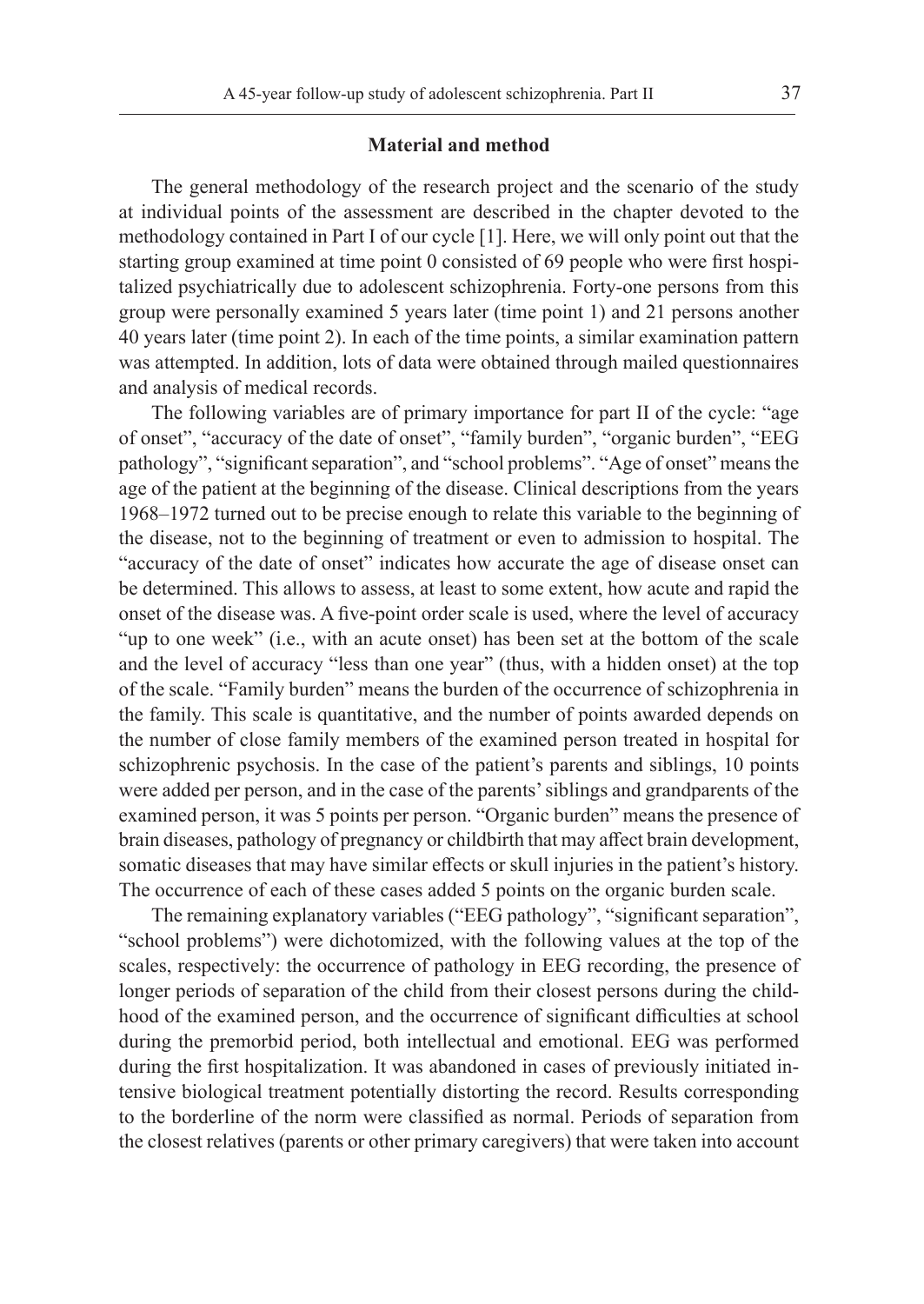could be related to such circumstances as, for example: stays in orphanages, stays in other care institutions, repeated or prolonged hospitalizations, or stays with relatives. These periods had to last at least several months in total, taking into account the age of the child at the time of separation (shorter periods were considered more important for younger children, compared to older youth). Apparent signs of the child's suffering and stress accompanying the separation were not considered essential.

The psychopathology of schizophrenia recorded at individual time points of the study was divided into the following categories: "autism", "apathy and abulia", "symptoms of splitting", "formal thought disorders", "catatonia symptoms", "hebephrenic symptoms", "delusions", and "hallucinations". The severity of each symptom was assessed by personal examination using a four-point order scale. The sum of the whole schizophrenic psychopathology ("sum of schizophrenia symptoms") was also calculated by adding together the intensity of all eight groups of symptoms. Cognitive deficits were assessed using the same four-point scale. "Cognitive deficits" here mean the impairment of cognitive functions such as thinking and memory, understood as secondary to the development of the schizophrenic process. In the evaluation of this variable at time point 2, attempts have been made to take into account the impact of possible other somatic and, in particular, neurological conditions on the cognitive functions of the subjects, while retaining the possibility of waiving the evaluation in doubtful cases. The "number of hospitalizations" and the total number of days spent in hospital ("days in hospital in total") were assessed on quantitative scales, taking into account only in-patient hospitalizations in general psychiatric wards. The other order variables included were classified on a three-point ("regression"), five-point ("relational abilities", "education", "professional life") or six-point ("insight", "clinical improvement") scale – in the case of which the following values were set at the top of the scales: deep regression, ability to establish mature bonds, higher education, very good professional life, full insight, and full remission, respectively. The scale system was taken from the TSAF and FAF forms constructed in Turku (see Part I of our cycle), and adapted by our predecessors examining the patients at time point 0, in order to maintain methodological continuity of the study.

"Regression" was understood as a return to previous developmental patterns of mental functioning, particularly in the area of defence mechanisms and relations with the object, entailing loss and helplessness. "Insight" was understood as the awareness of mental illness. The following variables were dichotomized: "psychotherapy during follow-up", "marriage", "death before time point 2", "death before the age of 50" in the case of which the following values were set at the top of the scales: psychotherapy between time points 0 and 1, getting married, death before time point 2, and death before the age of 50. The GAF (Global Assessment of Functioning) is a hundred-point order scale combining the assessment of the intensity of psychopathology and the level of social functioning. The conditions of this study were considered to allow for an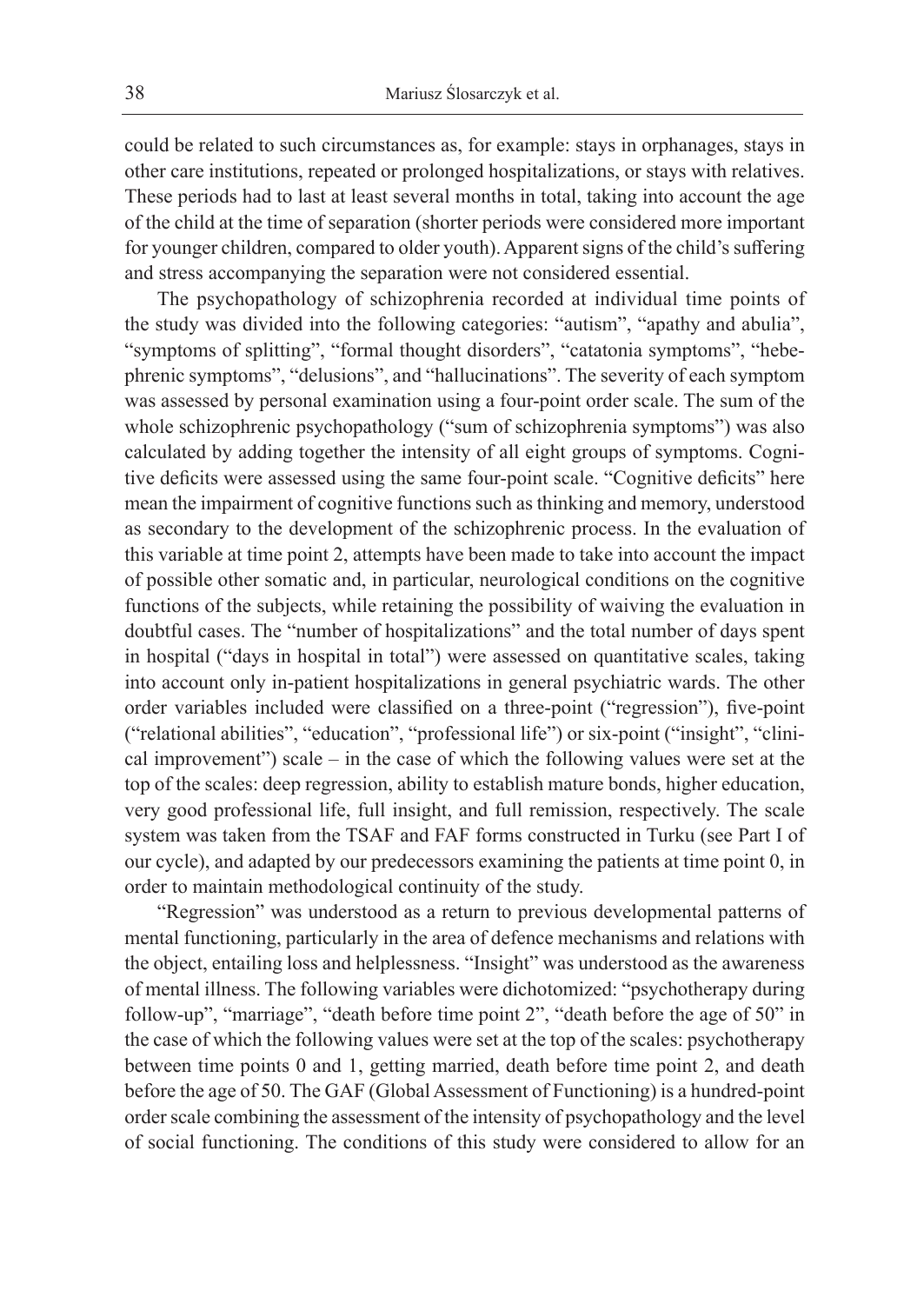assessment with an accuracy corresponding to the five-point range. The "number of children" was regarded as a quantitative variable. It is worth noting that most of the parameters relating to the premorbid period and time points 0 and 1 were evaluated at these two time points, in direct contact with patients and their parents. The only exceptions were: "age of onset", "number of hospitalizations", "total days at hospital" and "GAF", which were assessed retrospectively on the basis of clinical descriptions prepared by the first researchers and data obtained in hospital queries.

#### Statistical methods

Due to the multitude of dependent variables and potential predictors that we decided to take into account, we stopped the analyses at the level of bilateral correlations without moving to the level of regression analysis, which would have required a significant pre-selection of data. We considered non-parametric tests (Spearman's coefficient) to be more adequate than parametric tests because of the lack of clarity about the normal distribution of the examined traits, a large amount of data outliers from the average, and also because of the large amount of dichotomous and sequential data, not typically quantitative. The statistical significance level was assumed to be  $p < 0.05$ ; however, due to interesting trends emerging from the analyses at a weaker significance level  $( $0.1$ ) we decided to also present them, bearing in mind the weak statistical basis of$ such conclusions. For analyses, we made use of statistical software IBM SPSS Statistics for Windows, Version 21.0. Armonk, NY: IBM Corp., Released 2012.

# Limitations of the work

We recognize very serious methodological limitations of our work. Fifty years have passed since the period when the first data were collected. During this time, the entire psychiatry has changed significantly, including the understanding of schizophrenia. The decisions of the first researchers concerning the diagnosis of the patients, the division of the symptoms of schizophrenia into categories, how to account for family burdens, organic or significant separations during childhood (to remain with selected examples only) were certainly anchored in the (not only psychiatric) culture and knowledge of those times. The mere re-diagnosis of psychopathological syndromes according to ICD-10 criteria (although, thanks to the reliability and inquisitiveness of the first researchers' descriptions, it seems relatively reliable) certainly does not eliminate these differences entirely. The construction of the scales, which have been preserved for methodological continuity, is not devoid of a certain arbitrariness. The perception of "school problems" as having both intellectual and emotional aspects is certainly too broad and fuzzy. Also, the category of relevant separations is constructed at an unsatisfactory level of accuracy. Undoubtedly, the weakness of the work is the fact that, except in particularly doubtful cases, the results of the examination of individual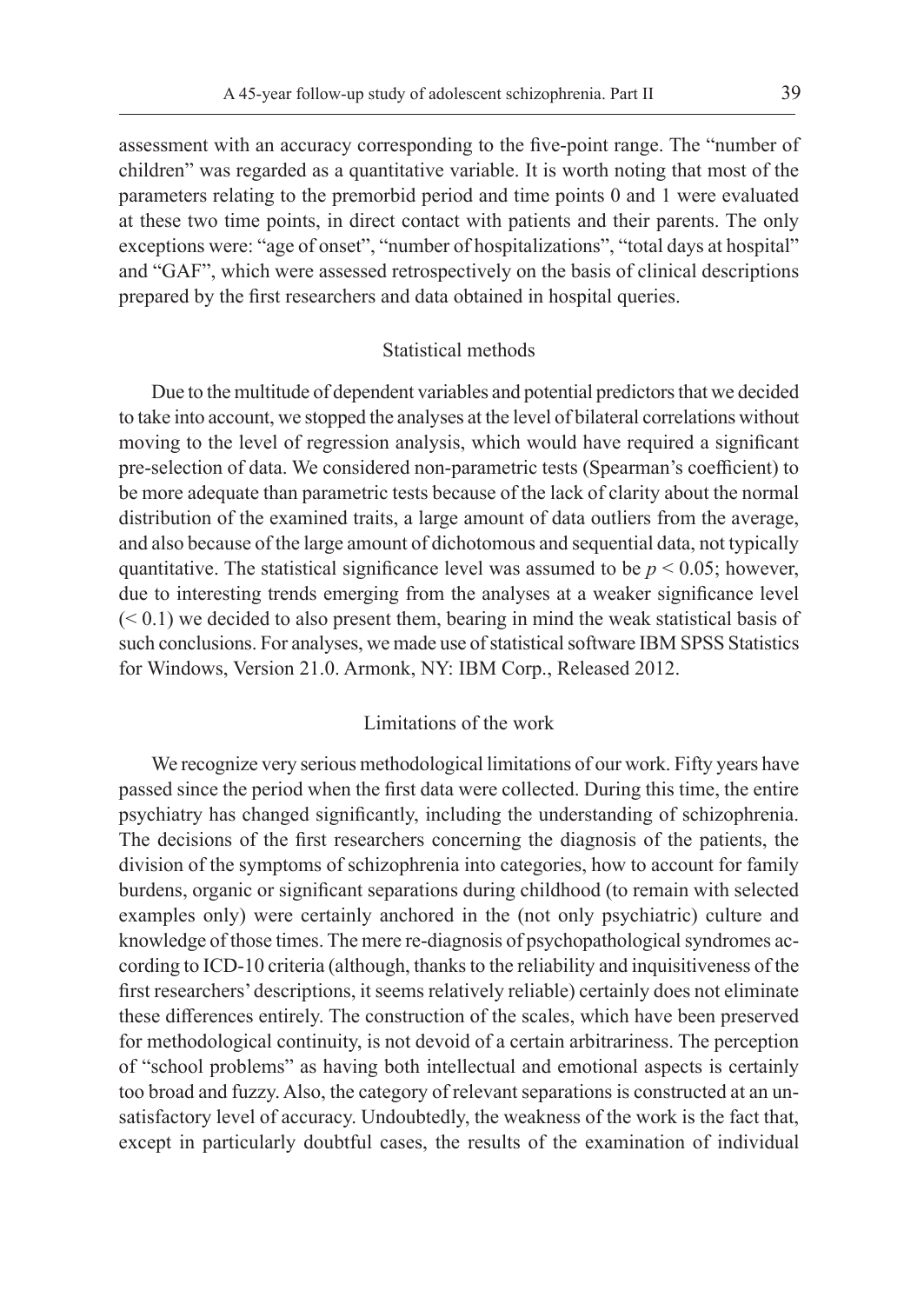persons were not discussed, and the researchers individually and independently made decisions about scores in particular categories.

The work is also limited by the fact that the number of people surveyed personally is clearly decreasing over time: at time point 0 there were 69 people, at time point 1 – 41, and at time point 2 only 21. It should be noted that only 12 people (9 women and 3 men) were examined personally at each of the points of the study. The fact that a lot of data (concerning the course of treatment, education, work, personal life, survival) could be obtained from other sources can only be a partial compensation, burdened by its own limitations.

From the statistical point of view, the work stops at a rather superficial level of analysis, which has already been discussed and justified in the previous subsection. When discussing the limitations of the work, it is worth noting that the analyzed material was developed by researchers to whom psychodynamic theories of schizophrenia etiopathogenesis are particularly close. From our point of view, the psychodynamic paradigm is a very useful model in which – without any claim to superficial and often false integration – psychoanalytical, neurobiological, and medical perspectives can meet [19, 20].

# **Results**

The first area of analysis encompassed correlations between the main explanatory variables and the image of the disease recorded both during the first hospitalization and 5 years and 45 years later. This is illustrated by Tables 1-3.

|                            | Age of onset | date<br>Accuracy of the<br>onset<br>৳ | Family burden | Organic burden | EEG pathology | Significant separation | School problems |  |
|----------------------------|--------------|---------------------------------------|---------------|----------------|---------------|------------------------|-----------------|--|
| Autism 0                   | $-0.20$      | 0.17                                  | $-0.10$       | $-0.13$        | $-0.26$       | $-0.17$                | $-0.02$         |  |
| Apathy, abulia 0           | $-0.02$      | $0.30*$                               | $-0.14$       | $-0.04$        | 0.20          | $-0.13$                | 0.01            |  |
| Symptoms of splitting 0    | 0.00         | $0.21 +$                              | 0.16          | $-0.04$        | $-0.05$       | 0.10                   | 0.17            |  |
| Formal thought disorders 0 | 0.08         | $-0.31*$                              | 0.09          | $-0.16$        | $0.37*$       | 0.05                   | $-0.31*$        |  |
| Catatonia symptoms 0       | $-0.16$      | $-0.35***$                            | $-0.10$       | 0.05           | 0.12          | $-0.11$                | $-0.09$         |  |
| Hebephrenic symptoms 0     | $-0.03$      | $-0.12$                               | $-0.07$       | $-0.13$        | 0.09          | 0.16                   | $-0.17$         |  |
| Delusions 0                | 0.13         | $-0.07$                               | $0.28*$       | 0.03           | $-0.34*$      | $-0.01$                | 0.10            |  |

Table 1. **Age of onset, type of onset of the disorder, and presence of developmental burden and clinical picture of the disease at time point 0**

*table continued on the next page*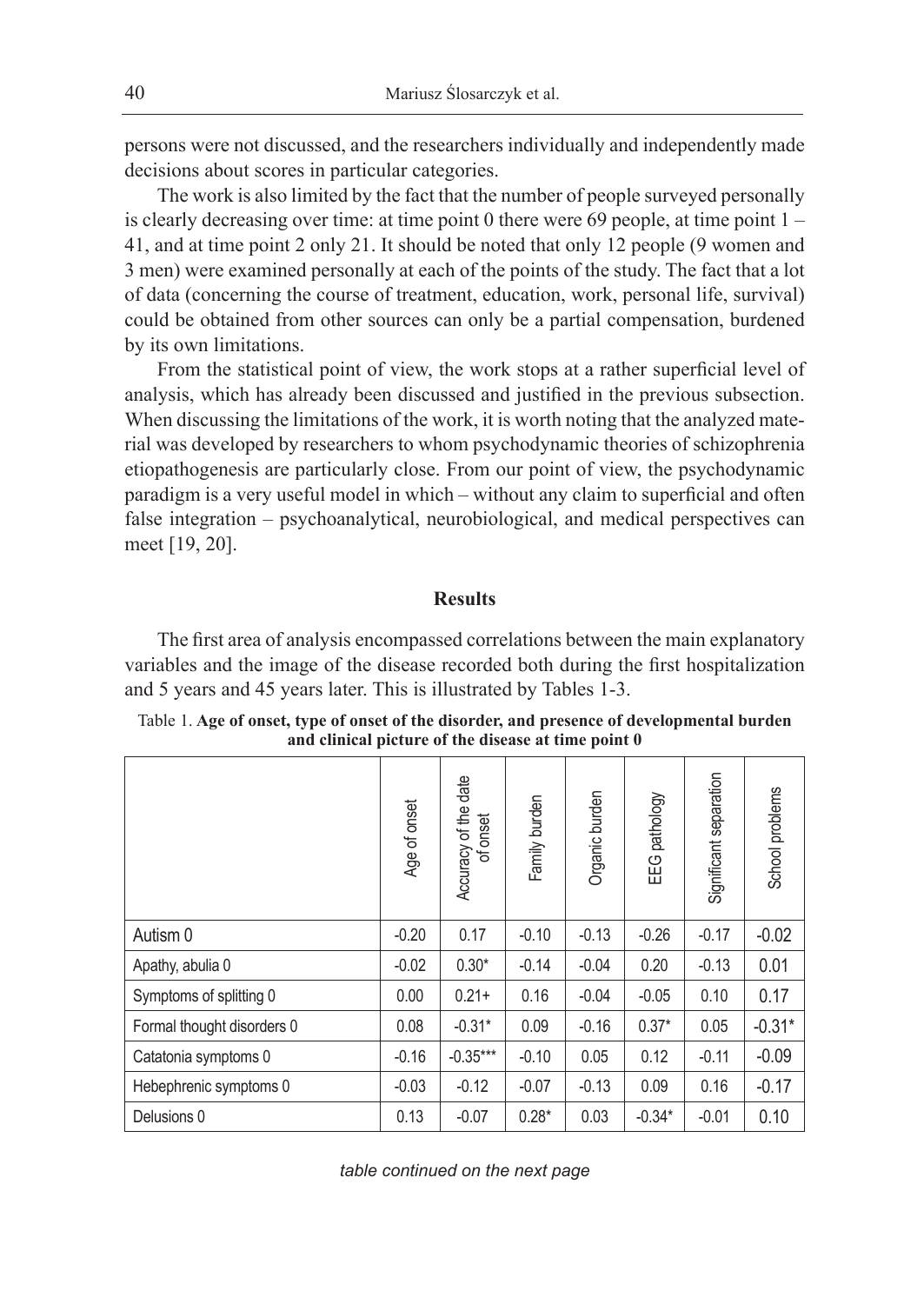| Hallucinations 0                | 0.06 | $-0.07$  | $0.23+$ | 0.00    | $-0.01$ | 0.12    | $-0.12$ |
|---------------------------------|------|----------|---------|---------|---------|---------|---------|
| Sum of schizophrenia symptoms 0 | 0.05 | $-0.21+$ | 0.15    | $-0.17$ | 0.02    | $-0.03$ | $-0.24$ |

Spearman's correlation coefficient

 $+= p < 0.1$ 

$$
* = p < 0.05
$$

\*\*\*=  $p < 0.005$ 

A later age of onset increases the likelihood of the decompensation being productive rather than autistic, but these relationships are weak. Much more important than age is the onset of the disorder. The hidden onset of the disorder quite clearly correlates with a higher intensity of apathy and abulia symptoms and (to a lesser extent) autistic and splitting symptoms, as well as with a lower probability of formal thought disorders and catatonic symptoms (in this case the correlation is particularly strong). This kind of onset of schizophrenia results in the first decompensation of a rather scarce type. The existence of family burden of schizophrenia translates into a rather rich, delusional-hallucinatory picture of the first decompensation. In cases where EEG pathology was diagnosed, delusions were less frequent, while formal thought disorders were more frequent.

Negative correlations of premorbid school problems with the severity of formal thought disorders and with the total severity of schizophrenia symptoms at time point 0 resemble the data obtained for the blurred type of the onset of the disorder. It can be assumed that these two subpopulations overlap to a significant extent. On the other hand, correlations of the organic burden and significant separation in childhood with the initial psychopathology proved to be vague and uncharacteristic.

|                            | Age of onset | date<br>Accuracy of the<br>onset<br>৳ | Family burden | Organic burden | pathology<br>EEG         | Significant separation | School problems |
|----------------------------|--------------|---------------------------------------|---------------|----------------|--------------------------|------------------------|-----------------|
| Autism 1                   | $-0.08$      | $0.35*$                               | $-0.20$       | $-0.10$        | $0.49*$                  | $-0.12$                | $-0.01$         |
| Apathy, abulia 1           | $-0.13$      | 0.17                                  | $-0.19$       | $-0.10$        | $0.56*$                  | $-0.06$                | $-0.02$         |
| Symptoms of splitting 1    | $-0.03$      | $0.29+$                               | $-0.14$       | $-0.12$        | 0.03                     | $-0.04$                | $-0.18$         |
| Formal thought disorders 1 | $-0.11$      | 0.17                                  | $-0.28+$      | $-0.20$        | 0.03                     | $-0.07$                | $-0.20$         |
| Catatonia symptoms 1       | 0.21         | 0.17                                  | $0.29+$       | 0.24           | $0.46*$                  | $-0.07$                | 0.09            |
| Hebephrenic symptoms 1     | $-0.13$      | 0.22                                  | $-0.07$       | $-0.10$        | $\overline{\phantom{a}}$ | $0.41**$               | $-0.16$         |

Table 2. **Age of onset, type of onset of the disorder, and presence of developmental burden and clinical picture of the disease at time point 1**

*table continued on the next page*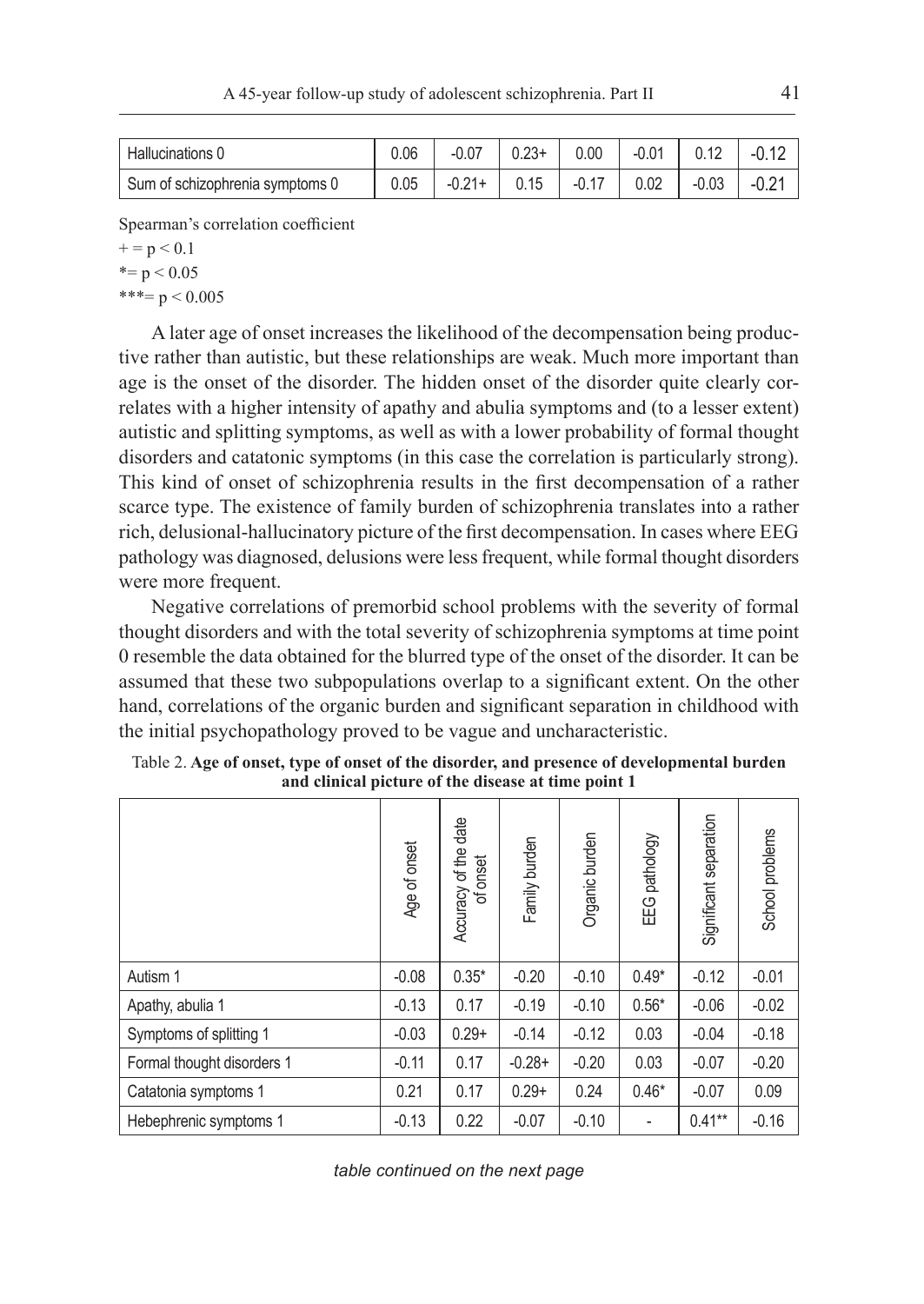| Delusions 1                     | $-0.10$ | 0.08    | $-0.22$ | 0.12    | 0.14    | 0.04    | $-0.20$ |
|---------------------------------|---------|---------|---------|---------|---------|---------|---------|
| <b>Hallucinations 1</b>         | 0.01    | $-0.18$ | $-0.16$ | $-0.10$ | 0.24    | $-0.12$ |         |
| Sum of schizophrenia symptoms 1 | $-0.09$ | $0.30+$ | $-0.22$ | $-0.09$ | $0.42+$ | $-0.03$ | $-0.13$ |

Spearman's correlation coefficient

 $+ = p < 0.1$ 

 $* = p < 0.05$ 

 $***= p < 0.01$ 

The hidden onset of the disorder at time point 1 translates into a rather autisticsplitting image; however, at this stage, the schizophrenia is already much richer symptomatically. In people with a family history of schizophrenia, the intensity of symptoms is weaker, except for catatonic symptomatology. Patients in whom at time point 0 a significant pathology in EEG was diagnosed revealed a significantly higher intensity of autistic, apathy-abulia, and catatonic symptoms at time point 1. It is also the strongest predictor of the rich overall manifestation at time point 1. Significant separation in childhood correlates with the very significant and very selective severity of hebephrenic symptoms at time point 1. The organic burden begins to show some preference for catatonic expression after 5 years of illness. Patients with premorbid school problems at time point 1 are characterized by a rather certain silencing of the dynamics of the disease.

|                            | Age of onset | Accuracy of the date of onset | Family burden | Organic burden | pathology<br>EEG | Significant separation | School problems |
|----------------------------|--------------|-------------------------------|---------------|----------------|------------------|------------------------|-----------------|
| Autism 2                   | $-0.11$      | $0.45*$                       | 0.27          | 0.20           | 0.00             | $-0.37+$               | $-0.11$         |
| Apathy, abulia 2           | $-0.09$      | 0.27                          | 0.29          | 0.08           | 0.00             | $-0.23$                | $-0.19$         |
| Symptoms of splitting 2    | $-0.05$      | $0.53*$                       | 0.20          | 0.05           | $-0.07$          | $-0.38+$               | $-0.21$         |
| Formal thought disorders 2 | $-0.15$      | $0.63***$                     | 0.21          | $-0.05$        | $-0.30$          | $-0.39+$               | $-0.14$         |
| Catatonia symptoms 2       | 0.15         | 0.27                          | $0.51*$       | $-0.17$        | 0.32             | $-0.18$                | $-0.30$         |
| Hebephrenic symptoms 2     | $-0.06$      | $0.69***$                     | 0.18          | 0.07           | $-0.22$          | $-0.37+$               | 0.00            |
| Delusions 2                | 0.05         | 0.06                          | 0.19          | 0.12           | $-0.41$          | $-0.16$                | 0.11            |

Table 3. **Age of onset, type of onset of the disorder, and presence of developmental burden and clinical picture of the disease at time point 2**

*table continued on the next page*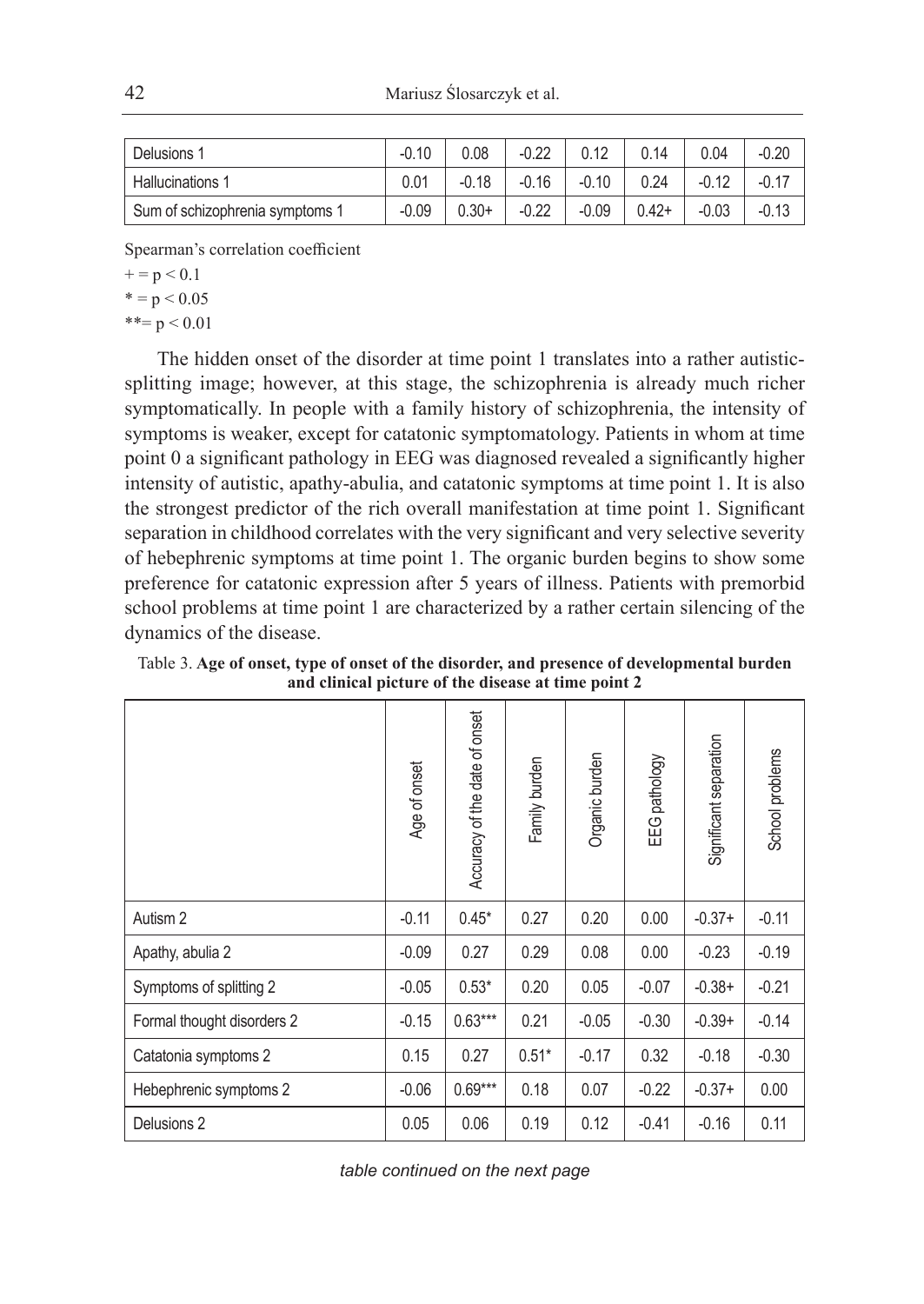| <b>Hallucinations 2</b>         | 0.32    | 0.16    | $-0.12$ | 0.19 | $\overline{\phantom{a}}$ | $-0.07$  |         |
|---------------------------------|---------|---------|---------|------|--------------------------|----------|---------|
| Sum of schizophrenia symptoms 2 | $-0.01$ | $0.51*$ | 0.36    | 0.10 | 0.07                     | $-0.40+$ | $-0.17$ |

Spearman's correlation coefficient

 $+ = p < 0.1$ 

 $* = p < 0.05$ 

 $***= p < 0.005$ 

At time point 2, the age of onset remains an insignificant predictor. The later age of disease onset correlates with a rather lower intensity of many symptoms, but one important exception are catatonic symptoms, especially hallucinations ( $p < 0.16$ ). The hidden type of onset confirms its significant predictive value. Individuals with this type of onset have significantly more symptoms when entering seniority, which is particularly evident in the area of hebephrenia, formal thought disorders, splitting symptoms, and autism. The familial burden of schizophrenia, while it also correlates with the overall symptomatology at time point 2, turns out to be a much less important predictive factor against this background. It points out, however, that in the timeline, there is another clear strengthening of the positive relationship between the family burden of schizophrenia and the intensity of catatonic symptoms. After years, the developmental organic burden and school problems appear to be factors without significant influence on the dynamics of the psychopathology. The effects of early EEG pathology also tend to disperse over time. The presence of significant separations in childhood correlates negatively with any kind of late psychopathology. This applies in the least to strictly productive symptoms. This predictor is by far the strongest of all and translates into lower overall severity of symptoms.

Table 4 describes the relationship between the examined explanatory variables and the treatment effects achieved during the first hospitalization.

|                        | Age of onset | Accuracy of the date<br>onset<br>৳ | Family burden | Organic burden | pathology<br>EEG | Significant<br>separation | School problems |
|------------------------|--------------|------------------------------------|---------------|----------------|------------------|---------------------------|-----------------|
| Clinical improvement 0 | 0.00         | $-0.33***$                         | 0.05          | $0.22+$        | $-0.12$          | $-0.04$                   | 0.15            |
| Insight 0              | 0.11         | $-0.20$                            | 0.04          | $-0.15$        | $-0.02$          | 0.00                      | $-0.10$         |
| Relational abilities 0 | $-0.04$      | $-0.16$                            | 0.04          | $-0.01$        | $-0.13$          | $-0.03$                   | 0.03            |

Table 4. **Age of onset, type of onset of the disorder, and presence of developmental burden and effects of treatment at time point 0**

Spearman's correlation coefficient

 $+ = p < 0.01$ 

 $***= p < 0.005$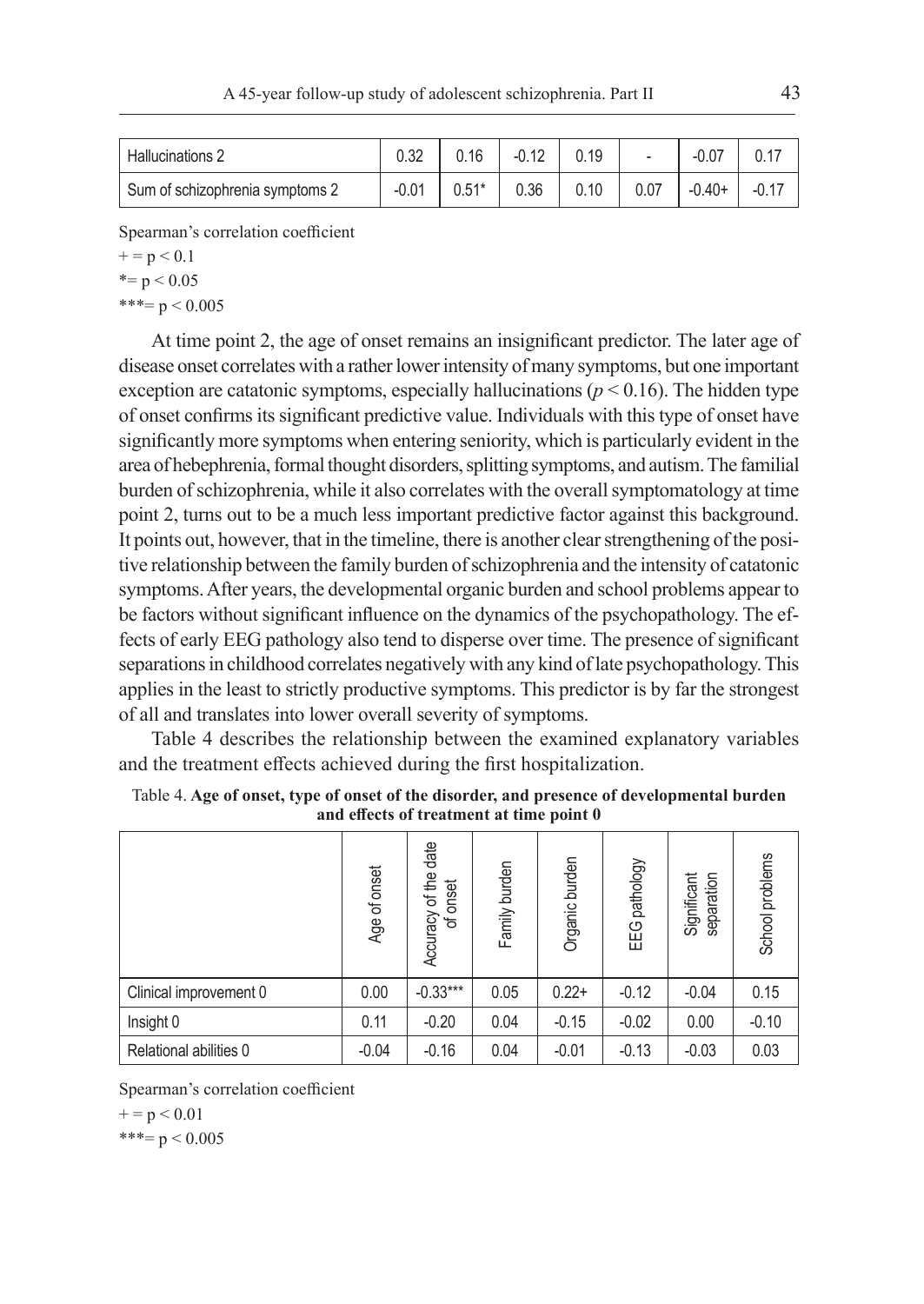As can be seen, the only really important predictor is the type of disease onset. The hidden type of onset of schizophrenia clearly translates into a weaker clinical improvement at the end of the first stay in hospital.

Tables 5 and 6 show correlations of the analyzed predictors with selected indicators of the later course of the disease and its treatment at time points 1 and 2.

Table 5. **Age of onset, type of onset of the disorder, and presence of developmental burden and certain indicators of the later course of the disease and its treatment at time point 1**

|                               | Age of onset | date<br>Accuracy of the<br>of onset | Family burden | Organic burden | pathology<br>EEG | Significant separation | School problems |
|-------------------------------|--------------|-------------------------------------|---------------|----------------|------------------|------------------------|-----------------|
| Cognitive deficits 1          | $-0.38*$     | $0.28 +$                            | 0.14          | $-0.10$        | 0.24             | 0.05                   | $-0.09$         |
| Number of hospitalizations 1  | 0.10         | $-0.03$                             | 0.03          | 0.10           | $-0.02$          | 0.14                   | 0.00            |
| Days in hospital in total 1   | 0.10         | 0.01                                | $-0.06$       | 0.00           | $-0.06$          | 0.05                   | $-0.03$         |
| Regression 1                  | $-0.07$      | $0.33*$                             | $-0.11$       | 0.05           | $0.53*$          | $-0.03$                | $-0.07$         |
| Insight 1                     | 0.03         | $-0.31*$                            | $-0.01$       | $-0.12$        | $-0.44+$         | $0.28 +$               | 0.04            |
| Clinical improvement 1        | 0.09         | $-0.23$                             | 0.19          | 0.03           | $-0.52*$         | 0.14                   | 0.07            |
| <b>Relational abilities 1</b> | $-0.01$      | $-0.20$                             | $0.39*$       | 0.01           | $-0.15$          | 0.13                   | $-0.03$         |
| Psychotherapy in follow-up 1  | 0.07         | $-0.06$                             | $-0.34*$      | $-0.32*$       | $-0.20$          | 0.13                   | $-0.24$         |
| GAF <sub>1</sub>              | $-0.06$      | $-0.28+$                            | 0.00          | 0.00           | $-0.26$          | 0.08                   | 0.16            |

Spearman's correlation coefficient

 $+= p < 0.1$ 

 $* = p < 0.05$ 

A later age of onset correlates with significantly fewer cognitive deficits at time point 1. The hidden onset of the disorder clearly casts a shadow at time point 1 already. These people are at this time point in a deeper regression, have worse disease insight, more cognitive deficits, and are already quite distinctly different from other subjects in terms of general psychosocial functioning (GAF 1). Contrary to this, the level of family and organic burden at time point 1 does not reveal any correlation with GAF 1. The only outstanding correlation of those two parameters is a significantly negative correlation with the using of psychotherapy in the follow-up period. The existence of EEG pathology at time point 0 means a significant burden especially in the areas of regression, clinical change, and insight at time point 1. This result is consistent with that which has previously emerged from the analysis of the psychopathological picture at time point 1. Patients with significant separations during their development have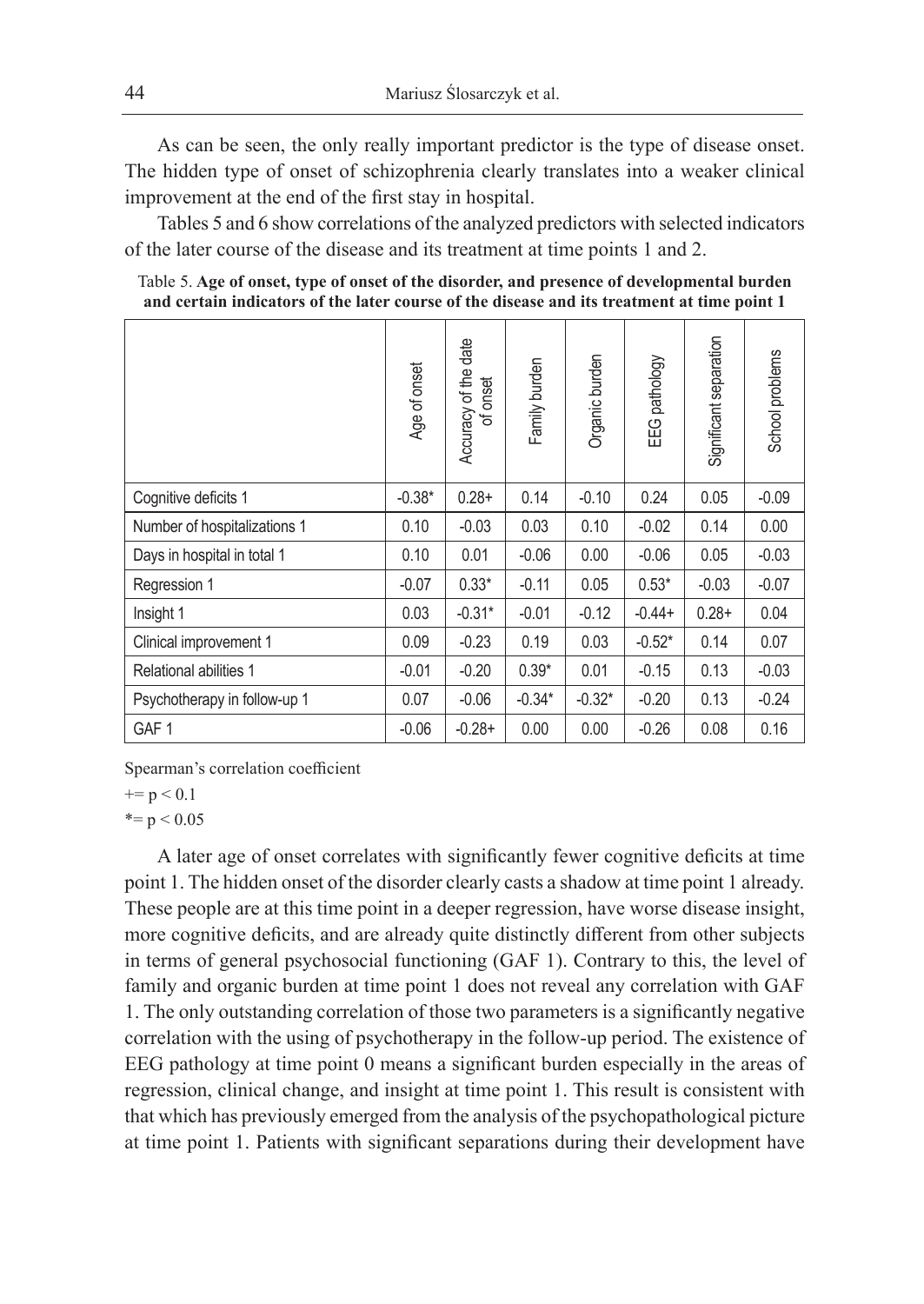better insight into their disease at time point 1, and those with school problems during development use psychotherapy less frequently in the follow-up period.

|                              | Age of onset | Accuracy of the date<br>onset<br>゚゚゚゚ | Family burden | Organic burden | pathology<br>EEG | Significant separation | School problems |
|------------------------------|--------------|---------------------------------------|---------------|----------------|------------------|------------------------|-----------------|
| Cognitive deficits 2         | $-0.15$      | $0.54*$                               | 0.32          | 0.08           | $-0.08$          | $-0.47*$               | $-0.18$         |
| Number of hospitalizations 2 | $-0.10$      | $-0.06$                               | $0.28*$       | 0.10           | $-0.08$          | $-0.12$                | $-0.07$         |
| Days in hospital in total 2  | $-0.12$      | 0.08                                  | 0.19          | 0.04           | $-0.13$          | $-0.14$                | $-0.10$         |
| Regression 2                 | $-0.13$      | $0.48*$                               | 0.29          | 0.18           | $-0.17$          | $-0.34$                | $-0.04$         |
| Insight 2                    | 0.16         | $-0.55***$                            | $-0.39+$      | 0.01           | 0.08             | $0.38+$                | 0.16            |
| Relational abilities 2       | 0.26         | $-0.45*$                              | $-0.29$       | $-0.35$        | 0.16             | 0.34                   | $-0.05$         |

| Table 6. Age of onset, type of onset of the disorder, and presence of developmental burden  |  |
|---------------------------------------------------------------------------------------------|--|
| and certain indicators of the later course of the disease and its treatment at time point 2 |  |

Spearman's correlation coefficient

 $+= p < 0.1$ 

# $* = p < 0.05$

 $***= p < 0.01$ 

The significance of late onset of the disease seems to be mildly protective; however, correlations of this parameter do not reach statistical significance at any point. Similarly, correlations of organic burden, EEG pathology and school problems turn out to be of little importance after the years. Again, the type of disease onset proves to be the most significant predictor. A hidden onset means above all much weaker insight into the disease at time point 2 but also more cognitive deficits, deeper regression, and weaker relational abilities. The effects of the family burden follow basically the same direction but are much weaker. There is a significant difference in the number of hospitalizations and (to a lesser extent) days spent in hospital. In this respect, the family burden of schizophrenia turns out to be an important predictor of the total number of hospitalizations during the 45-year course of a patient's disease. It is the only significant predictor in this matter among all that have been analyzed in this article. The presence of significant separations in childhood is a protective factor with directions of correlations close to that of the age of disease onset but these correlations are much stronger. This is particularly true for the negative correlation with the development of late cognitive deficits but there is also a clear negative correlation with the level of regression and a positive relationship with the quality of insight and relational abilities.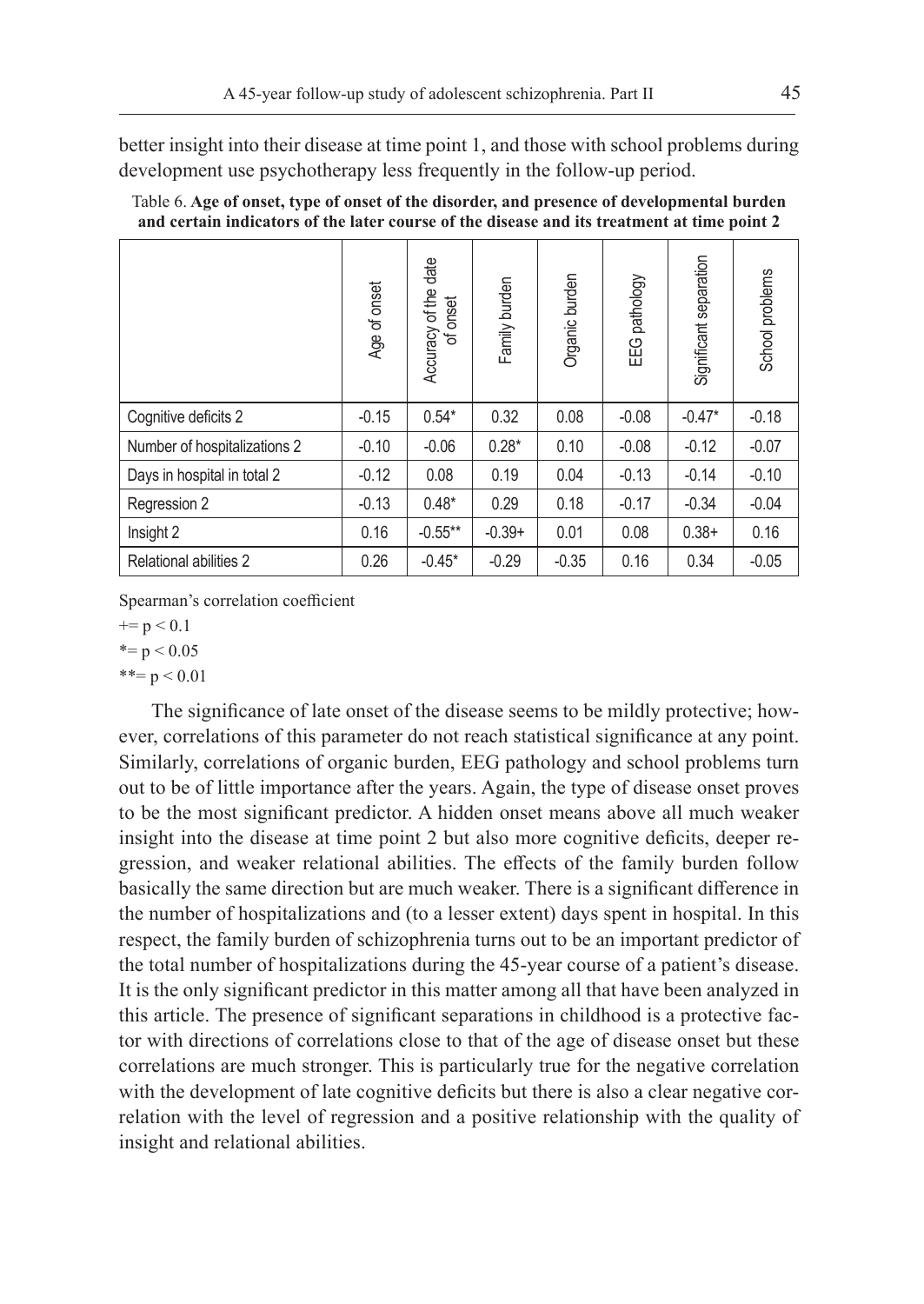Table 7 illustrates the relationships between the analyzed independent variables and some indicators of later social functioning.

|                           | Age of onset | Accuracy of the date<br>onset<br>늉 | Family burden | Organic burden | pathology<br>EEG | Significant separation | School problems |
|---------------------------|--------------|------------------------------------|---------------|----------------|------------------|------------------------|-----------------|
| GAF <sub>2</sub>          | 0.26         | $-0.55***$                         | $-0.27$       | $-0.13$        | $-0.02$          | 0.26                   | $-0.03$         |
| Education 2               | $0.49***$    | 0.10                               | $-0.10$       | $-0.10$        | $-0.12$          | 0.00                   | 0.03            |
| Professional life 2       | 0.18         | $-0.47***$                         | 0.18          | $-0.04$        | $-0.04$          | $-0.03$                | $-0.01$         |
| Marriage 2                | 0.16         | $-0.32**$                          | 0.17          | 0.01           | $-0.11$          | $-0.10$                | $-0.03$         |
| Number of children 2      | 0.17         | $-0.34*$                           | $0.31*$       | 0.11           | 0.08             | $-0.01$                | $-0.12$         |
| Death before time point 2 | 0.10         | 0.16                               | $0.25*$       | 0.19           | $-0.10$          | 0.03                   | 0.01            |
| Death before age of 50    | 0.06         | $0.22+$                            | 0.11          | 0.15           | $-0.01$          | $-0.10$                | $-0.11$         |

Table 7. **Age of onset, type of onset of the disorder, and presence of developmental burden and certain indicators of later social and psychosocial functioning**

Spearman's correlation coefficient

 $+= p < 0.1$ 

 $* = p < 0.05$ 

 $***= p < 0.01$ 

 $***= p < 0.005$ 

Pathologies in the picture of EEG, the presence of organic burden and the presence of school problems are distantly insignificant. The later age of onset and the presence of significant separations in childhood correlate similarly positively with general psychosocial functioning but as for other parameters, the impact of the age of onset is clearly more significant and the impact of significant separation experiences is virtually insignificant. The significance of the later age of onset can be seen primarily in the highly positive correlation with the final level of education; other parameters benefit at a considerably lower extent. The type of disease onset, also in the area of social adaptation, proves to be by far the most important predictor. A hidden onset translates with great force into worse general psychosocial functioning, as well as worse professional and family functioning (less chance of getting married and a lower number of children). People with this type of onset died more often before the age of 50. The impact of family burden is much weaker but also more varied. Although the general psychosocial functioning of such people is worse, positive correlations are observed in the areas concerning professional and personal life. The statistically significantly higher number of children is particularly noticeable. It is also seen that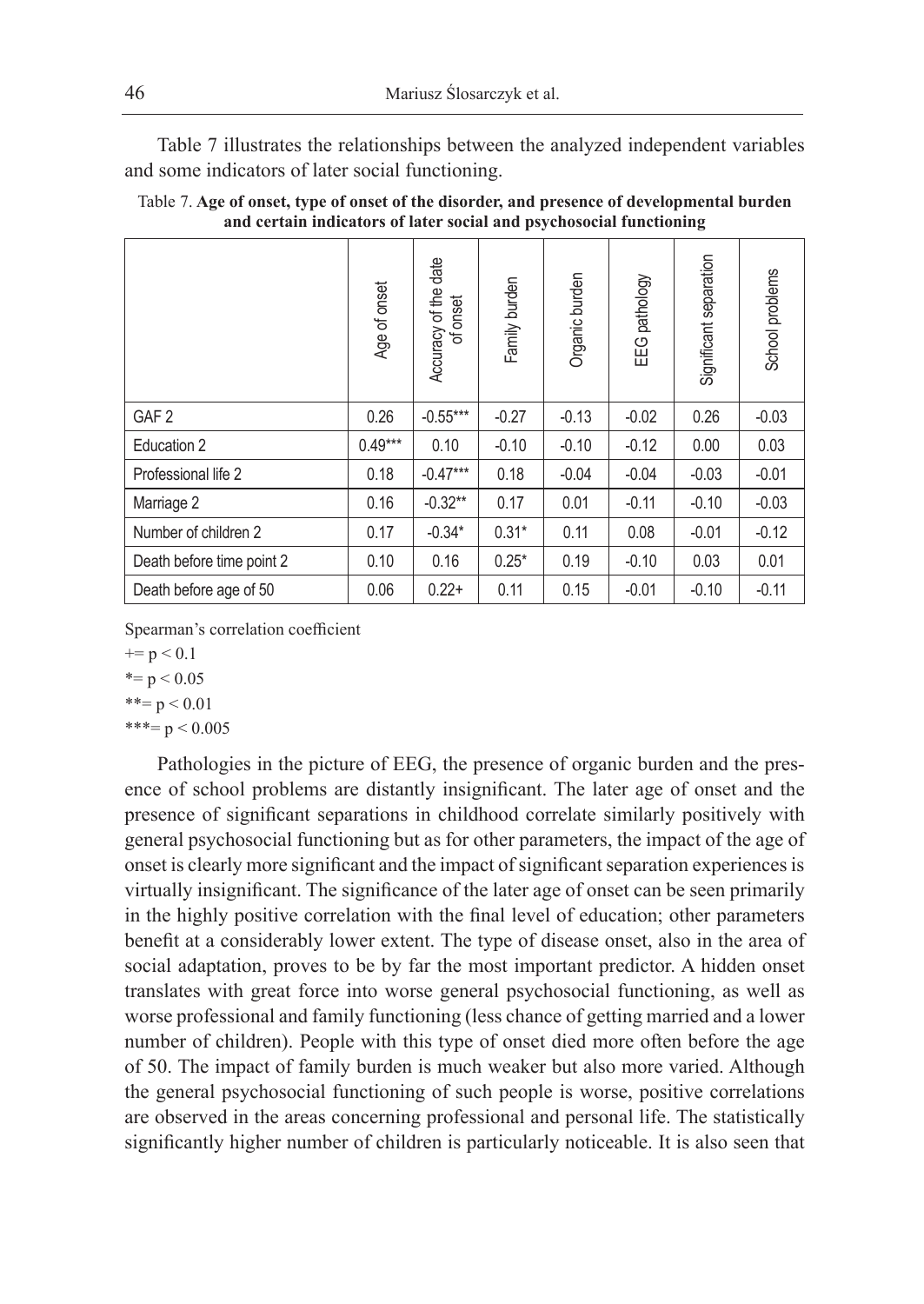people with a family burden of schizophrenia lived shorter, although those were not necessarily very early deaths.

## **Discussion**

Concerning the importance of the age of onset and type of onset of the disease, it can be stated that the results of our analyses confirm the data from the literature described in the introduction of this paper. The later age of disease onset appears to be only a mildly beneficial prognostic factor. It promises a smaller number of cognitive deficits 5 years after the first hospitalization and the only significant distant correlation is with the level of education of the subjects. This should be considered as rather obvious. It can be assumed that a more mature, better formed ego turns out to be more resistant to a disease we know to threaten the psychological integrity of the individual. In comparison with this, the correlations of the hidden onset are, however, much more significant. In particular, it means more splitting and autistic symptoms, and with time also hebephrenic symptoms and symptoms of formal thought disorders. In the case of respondents with this type of onset of the disorder, there is a perspective of increasing intensity of symptoms at subsequent time points. In the course of such an onset of schizophrenia, worse improvement during the first hospitalization, more cognitive deficits, deeper regression, weaker insight, and weaker relational abilities can be expected clinically. From the social point of view, such patients scored much lower on the GAF scale, functioned worse professionally, coped less well in personal life and died more often before the age of 50. It can be argued that a hidden onset increases the probability of the development of a Bleuler-type disease, i.e., one in which the symptoms called by Bleuler the basic symptoms (*Grundsymptome*) will play an important role: autism, affective disorders, disorders of associative processes, and splitting-based (*Spaltung*) ambivalence. This form of schizophrenia, having such a processional core, would be associated with poorer prognosis.

In the broad field of schizophrenia recognized according to ICD-10 criteria (based, after all, largely on the Schneider approach), it would obviously be only a part of the cases, one of many possible etiopathogenic pathways. In our study, the organic burden and school difficulties during development only announce less frequent use of psychotherapeutic treatment during the first 5 years after the first hospitalization. Perhaps they translate into a lower level of reflexivity, which is, after all, a feature that clearly facilitates the use of the psychotherapeutic relationship.

Quite interesting but difficult to interpret are correlations of pathologies in the EEG. They correlate in a contrasting way with initial disorders of content (negatively) and the form of thinking (positively), and 5 years later, they show generally more vivid symptomatology of schizophrenia, especially in terms of autistic-apathic-abulic, and catatonic symptoms. These effects dissipate in the long term. Apparently, the vividness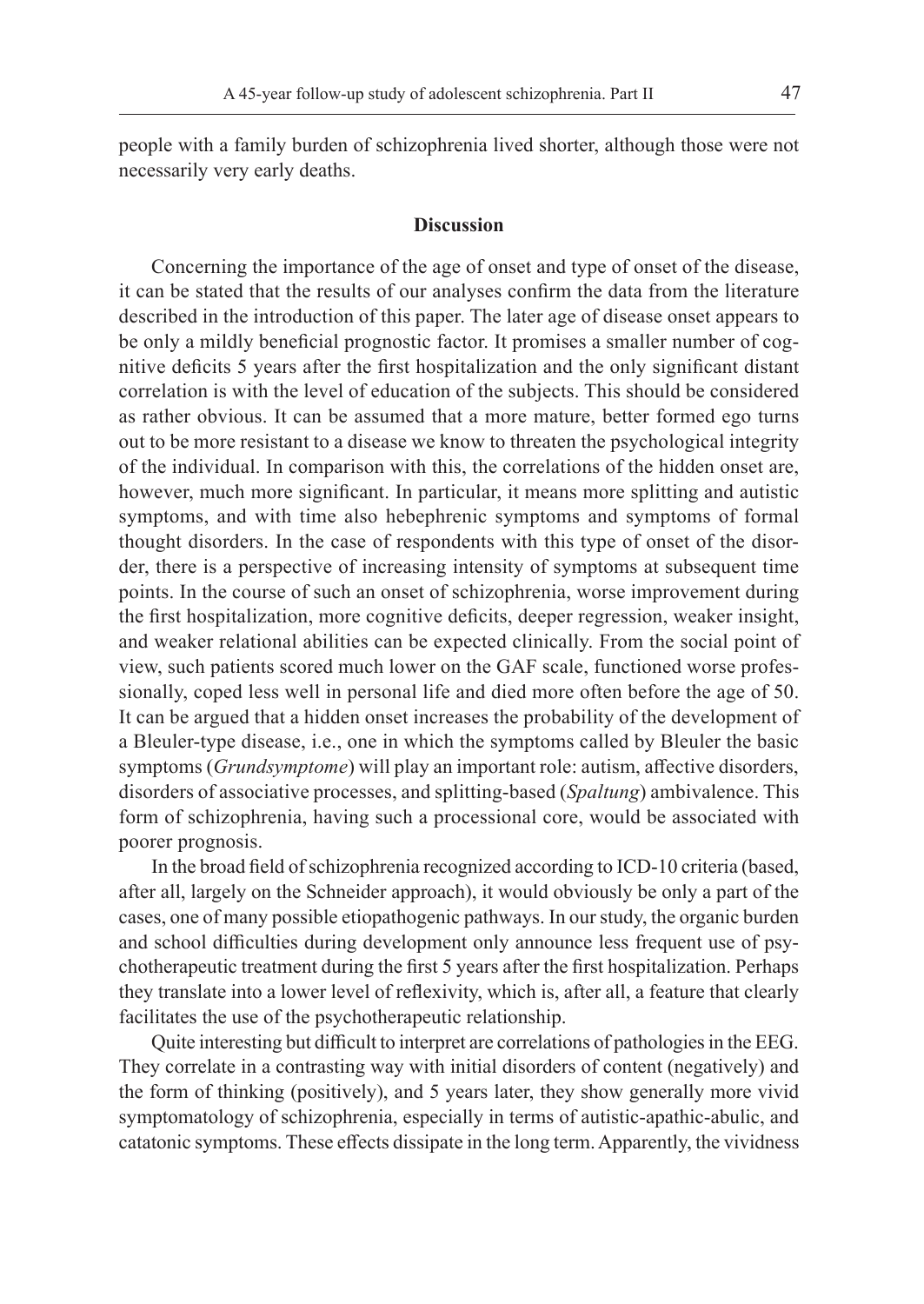of mental transformation, which is undeniable in the early stages of schizophrenia, also has its neuroelectric representation.

In our analyses, distant correlations of the family burden of schizophrenia turned out interesting. Such study participants more often had catatonic symptoms, which easily refers to a common view of the importance of biological and genetic components in the etiology of catatonia. They were also more frequently hospitalized and died slightly earlier, although this does not seem to be caused by a more severe course of the disease. It is possible that these relationships (as well as the higher number of children in this group of patients) can be explained by the identification of the patients with their schizophrenic relatives, especially their parents.

In our study, the presence of significant separations during development correlated positively with the severity of hebephrenic symptoms 5 years after the first hospitalization and with lower intensity of each type of psychopathology but especially with classical Bleuler symptoms at time point 2. In both time points of the follow-up, this parameter translated into a fuller insight, and at time point 2 also into fewer cognitive deficits. Therefore, those correlations can be said to have a protective effect concerning clinical aspects, and the strength of these correlations even seems to increase slightly with time. Perhaps, in specific contrast to the schizophrenia discussed earlier, with its hidden onset, we are dealing with a form having a more psychogenic character, which would constitute another possible etiopathological path within the extremely capacious circle of schizophrenia understood according to ICD-10 categories. The positive correlation with the severity of hebephrenic symptoms at time point 1 is very interesting because phenomenologically, these symptoms are often confused with dissociative symptoms, which in turn are a typical clinical consequence of mental trauma.

#### **Conclusions**

- 1. The most important predictive factor in both the clinical and social area was the blurred type of EOS onset.
- 2. Later age of onset and the presence of significant separations during development are likely to be predictors of mild protective significance, where the role of separation seems to be more important, especially clinically.
- 3. Significant correlations between the organic burden during the premorbid period and the subsequent course of schizophrenia have not been revealed.
- 4. The family burden of schizophrenia correlates with the presence of catatonic symptoms in the later course of the disease, with a higher frequency of hospitalization, and with slightly earlier death.

#### *Acknowledgments*

*We would like to thank all the hospitals and psychiatric wards that allowed us access to their archives. Special thanks are addressed to the management of the Dr. Józef Babinski Neuropsy-*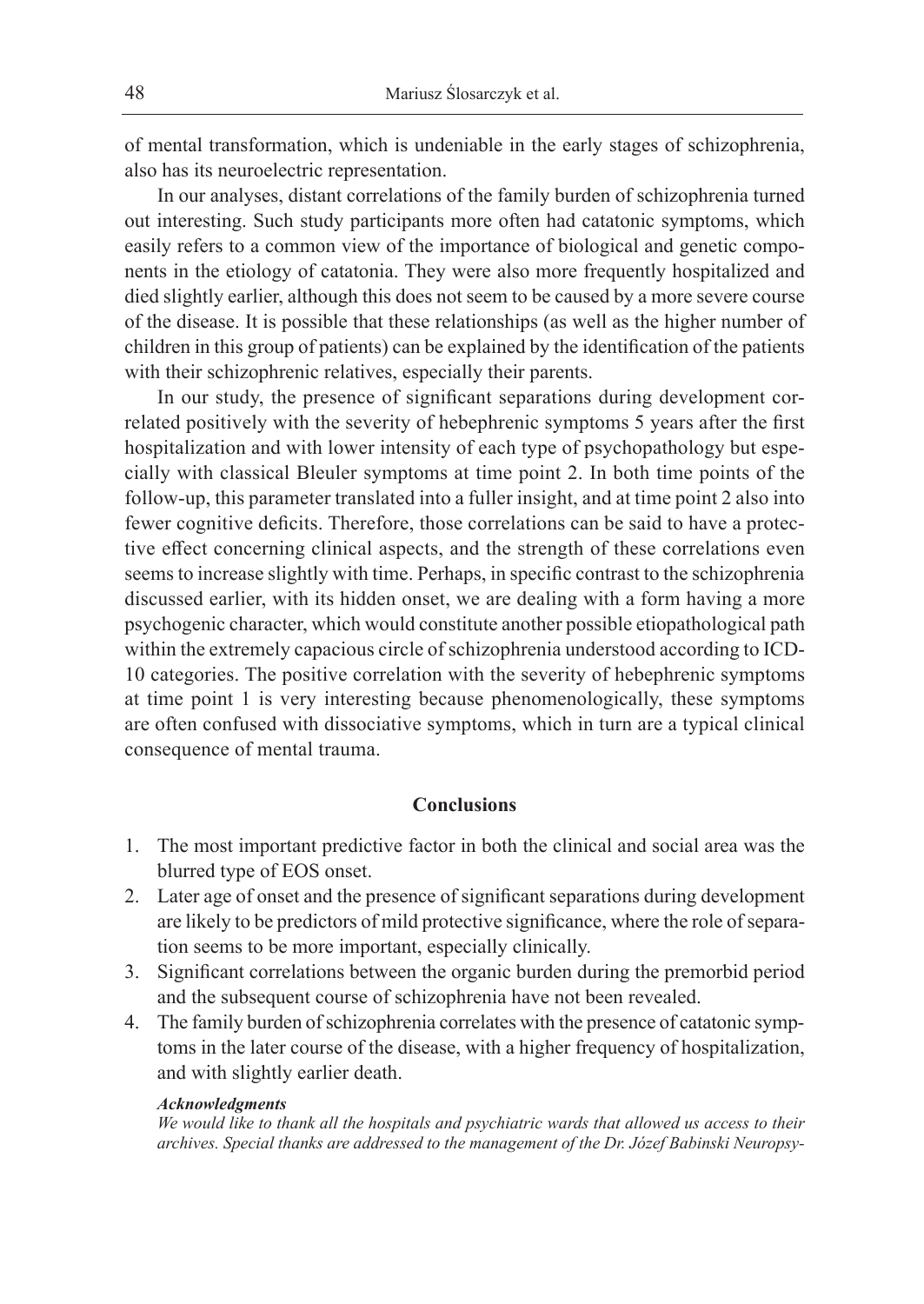*chiatric Hospital in Krakow, whose rich archive was a valuable source of knowledge about the course of treatment and life of many of the people we examined.*

# **References**

- 1. Ślosarczyk M, Ślosarczyk K, Furgał M. *A 45-year follow-up study of adolescent schizophrenia. Part I: Premorbid values of psychological and relational indicators in the context of illness course and long-term social functioning of patients*. Psychiatr. Pol. (in press).
- 2. Remschmidt H, editor. *Schizophrenia in children and adolescents*. Cambridge: Cambridge University Press; 2001.
- 3. Cechnicki A. *Schizofrenia proces wielowymiarowy. Krakowskie prospektywne badania przebiegu, prognozy i wyników leczenia schizofrenii* [*Schizophrenia* – *A multidimensional process. An evaluation of its course, prognosis and long-term treatment results*]. Warsaw: Institute of Psychiatry and Neurology; 2011.
- 4. Remschmidt HE, Schulz E, Martin M, Warnke A, Trott GE. *Childhood-onset schizophrenia: History of the concept and recent studies*. Schizophr. Bull. 1994; 20(4): 727–745.
- 5. Asarnow JR, Tompson MC, McGrath EP. Annotation: *Childhood-onset schizophrenia: Clinical and treatment issues*. J. Child. Psychol. Psychiatry 2004; 45(2): 180–194.
- 6. Röpcke B, Eggers C. *Early-onset schizophrenia. A 15-year follow-up study*. Eur. Child. Adolesc. Psychiatry 2005; 14(6): 341–350.
- 7. Amminger GP, Henry LP, Harrigan SM, Meredith GH, Alvares-Jimenes M, Herrman H et al. *Outcome in early-onset schizophrenia revisited: Findings from the Early Psychosis Prevention and Intervention Centre long-term follow-up study*. Schizophr. Res. 2011; 131(1–3): 112–119.
- 8. Xu L, Guo Y, Cao Q, Li X, Mei T, Ma Z. *Predictors of outcome in early-onset schizophrenia*. BMC Psychiatry 2020; 20(1): 67.
- 9. Schmidt M, Blanz B, Dippe A, Koppe T, Lay B. *Course of patients diagnosed as having schizophrenia during first episode occurring under age 18 years*. Eur. Arch. Psychiatry Clin. Neurosci. 1995; 245(2): 93–100.
- 10. Greenstein DK, Wolfe S, Gochman P, Rapoport JL, Gogtay N. *Remission status and cortical thickness in childhood-onset schizophrenia*. J. Am. Acad. Child. Adolesc. Psychiatry 2008; 47(10): 1133–1140.
- 11. Isohanni M, Murray GK, Jokelainen J, Croudace T, Jones BP. *The persistence of developmental markers in childhood and adolescence and risk for schizophrenic psychoses in adult life. A 34-year follow-up of the Northern Finland 1966 birth cohort.* Schizophr. Res. 2004; 71(2–3): 213–225.
- 12. Oie M, Sundet K, Ueland T. *Neurocognition and functional outcome in early-onset schizophrenia and attention-deficit/hyperactivity disorder: A 13-year follow-up*. Neuropsychology 2011; 25(1): 25–35.
- 13. Marneros A, Deister A, Rohde A. *Affektive, Schizoaffektive und Schizophrene Psychosen. Eine vergleichende Langzeitstudie*. Berlin–Heidelberg–New York: Springer; 1991.
- 14. Häfner H. *Risk and protective factors in schizophrenia.* Darmstadt: Springer-Steinkopff Verlag; 2002.